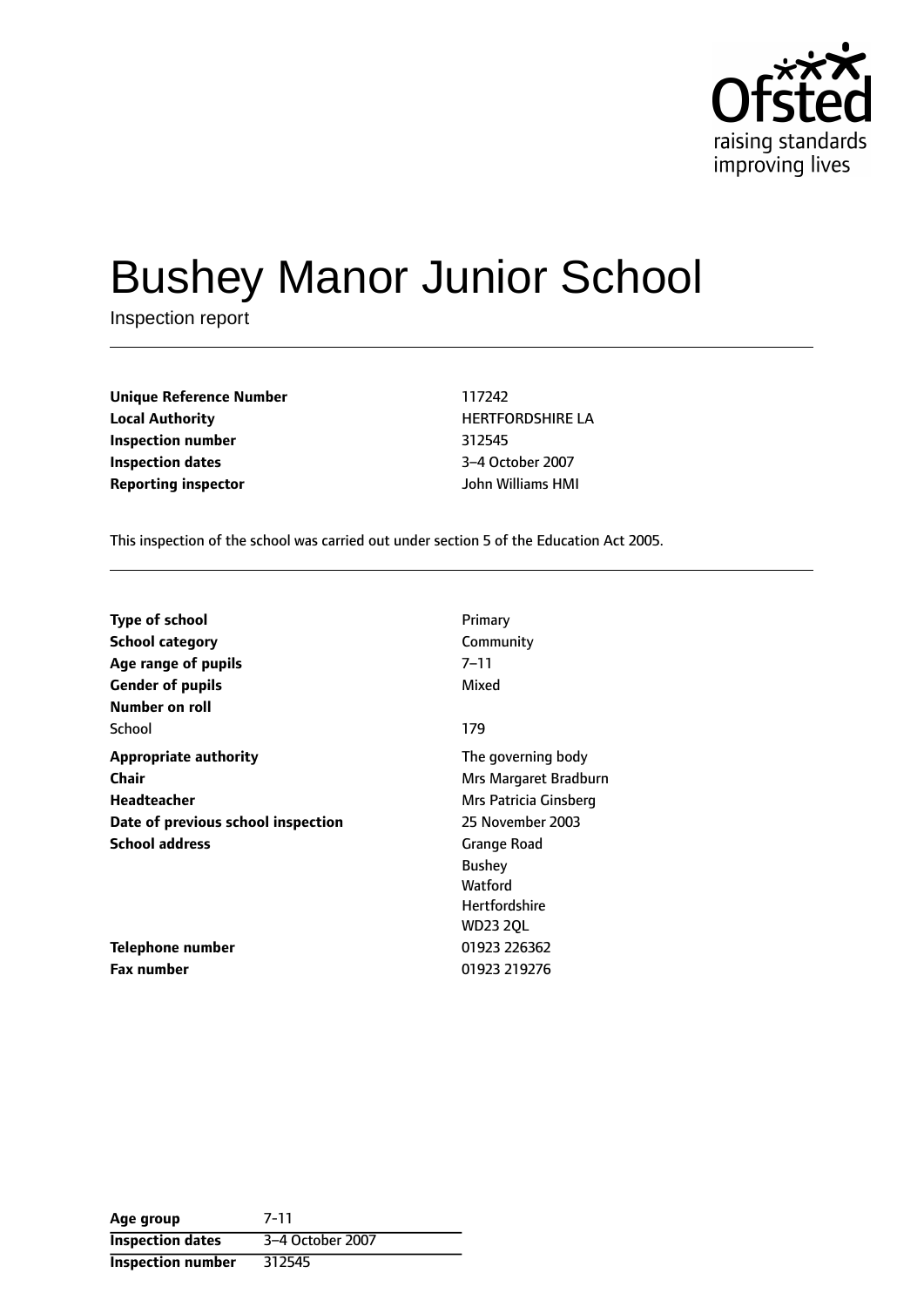.

© Crown copyright 2007

#### Website: www.ofsted.gov.uk

This document may be reproduced in whole or in part for non-commercial educational purposes, provided that the information quoted is reproduced without adaptation and the source and date of publication are stated.

Further copies of this report are obtainable from the school. Under the Education Act 2005, the school must provide a copy of this report free of charge to certain categories of people. A charge not exceeding the full cost of reproduction may be made for any other copies supplied.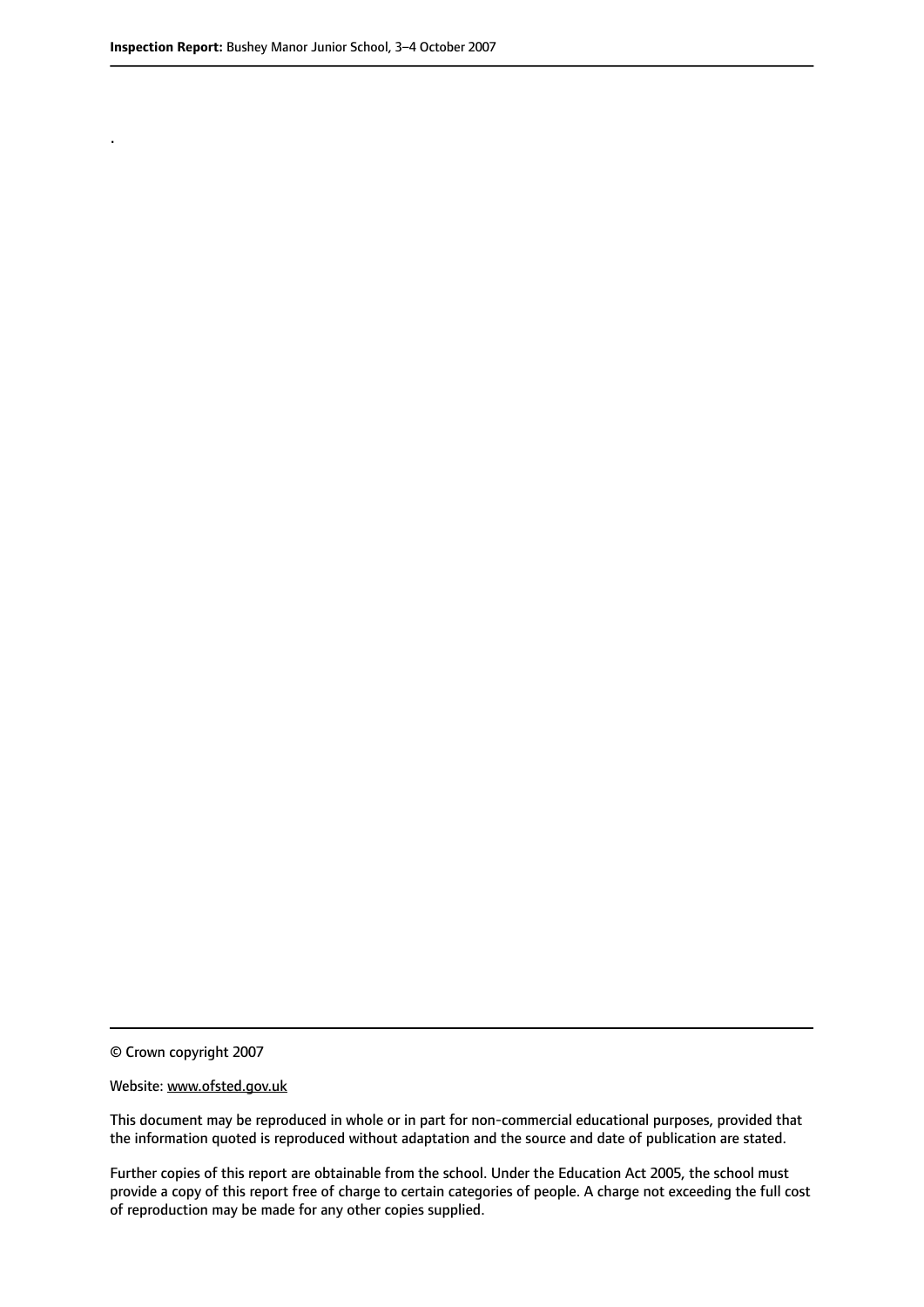# **Introduction**

The inspection was carried out by an HMI and one Additional Inspector.

#### **Description of the school**

Bushey Manor Junior School caters for children aged 7 to 11 from the local community. It has become more popular in recent years, but retains classes with no more than 25 pupils in each. A below average number of pupils have minority ethnic backgrounds but a small and increasing number speak little or no English when they join the school. Fewer than average numbers are eligible for free school meals. The proportion of those with learning difficulties and/or disabilities is above average. The school has benefited from recent building work that provides excellent classrooms for Years 3 and 4. The school is working towards achieving Healthy Schools status.

#### **Key for inspection grades**

| Grade 1 | Outstanding  |
|---------|--------------|
| Grade 2 | Good         |
| Grade 3 | Satisfactory |
| Grade 4 | Inadequate   |
|         |              |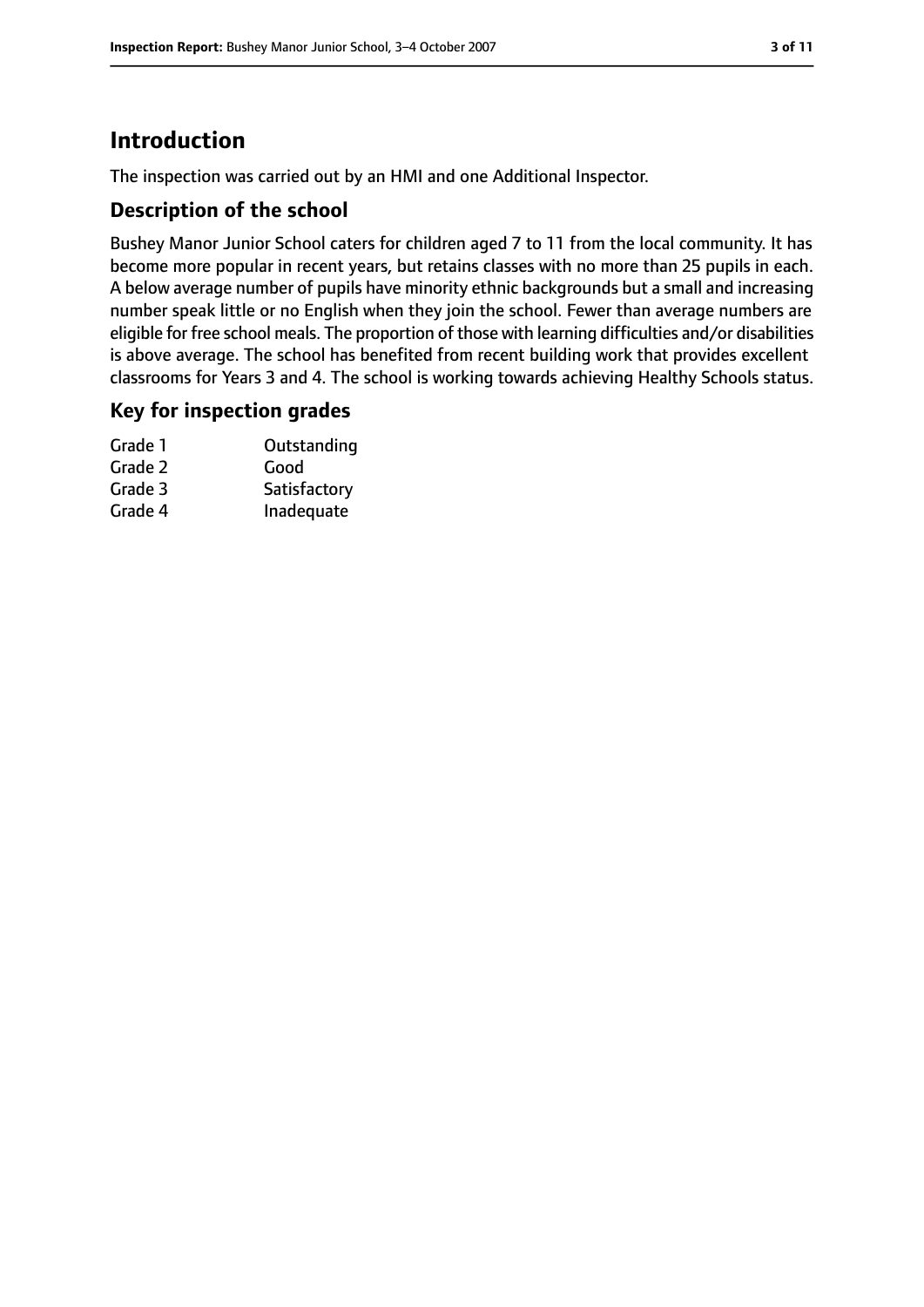## **Overall effectiveness of the school**

#### **Grade: 3**

Bushey Manor Junior School provides sound value for money. It is developing well into an effective school where standards are good. Parents are supportive of the school and are particularly pleased with the way the headteacher has made improvements since she took over. She has an excellent understanding of the school's strengths and areas for development, as do governors. Leadership and management at all levels have improved from the time of the last inspection and are now good. There has been a sharp focus on improving standards and the quality of teaching over the last three years. Good progress has been made on the issues raised in its previous inspection and the school can demonstrate good capacity to improve further. The quality of teaching overall is satisfactory although some of it is good. There has been a legacy of disruption to teaching which has had an effect on some pupils' progress over time. The curriculum to support teaching is good because it provides pupils with opportunities to enjoy subjects. For example, during the inspection, Year 6 were very enthusiastic about their visit to the theatre to see Hamlet, Year 5 were excited about the art work of Cezanne and another art lesson allowed them to experiment with different drawing techniques. Pupils really enjoy lessons, have positive attitudes to their work and develop excellent relationships with adults and other pupils. They are good at working together as they are often given the opportunity to discuss in pairs. Attendance is improving from an unsatisfactory level to around average and the measures the school has put in place to address absence are effective. Good support and guidance mean that pupils are becoming clearer about what they need to do to improve their work; they know how to stay safe and healthy. Behaviour is good. Standards have risen in English, mathematics, and science over the last three years and are now above national averages. In information and communication technology (ICT) standards have also improved and are now more in line with average expectations. Pupils' speaking and listening skills are very strong. They listen to each other well and build on each others ideas; in Year 5 pupils are particularly lucid and articulate when speaking.

Attainment when children begin school is at or above average. Progress by the end of Year 6 is satisfactory which makes pupils' overall achievement satisfactory. The school is becoming better at tracking pupils' progress from entry and is beginning to effectively set and monitor some more challenging individual targets. At the same time it recognizes it has more to do in this area.

#### **What the school should do to improve further**

- Increase the rate of pupils' progress over time by bringing the quality of teaching by everyone up to that demonstrated by some.
- Develop the use of assessment and target setting further in order to raise expectations and standards.

A small proportion of the schools whose overall effectiveness is judged satisfactory but which have areas of underperformance will receive a monitoring visit by an Ofsted inspector before their next Section 5 inspection.

## **Achievement and standards**

#### **Grade: 3**

Pupils begin school with standards that are at or above national average. By the end of Year 6 they are above average in English, mathematics and science. The proportion of pupils achieving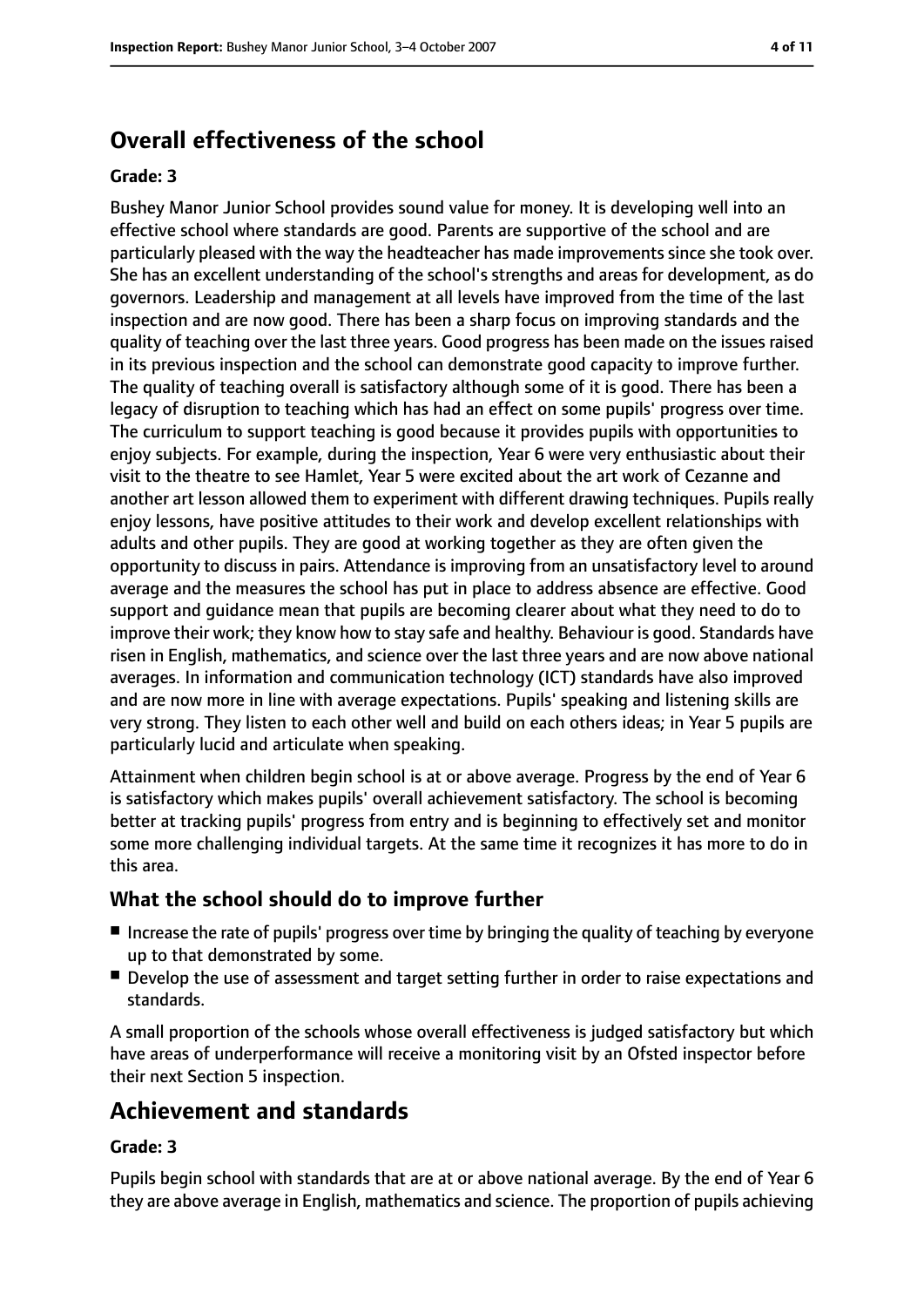the expected levels at age 11 has improved over the last three years. Pupils' progress over time is satisfactory and has improved from an unsatisfactory position in 2004, although the school acknowledges that it could be better. Overall achievement from entry to leaving school is therefore satisfactory.

Pupils are independent and enthusiastic learners who have excellent listening and speaking skills. They enjoy speaking and working together and are always keen to offer an opinion. The school caters soundly for pupils with learning difficulties and/or disabilities, who improve due to effective teaching and support from teaching assistants. The more able and those with special gifts and talents are recognised and their achievement is sound.

## **Personal development and well-being**

#### **Grade: 2**

Pupils thoroughly enjoy coming to school. They arrive happily and on time in the morning. Pupils get on very well together, whatever their background, and readily help newcomers settle into school routines. Attendance has improved and is now in line with national averages.

Behaviour is good and it is rare for lessons to be disrupted by inappropriate activities. Pupils report that there is no bullying in their school. Their spiritual, moral, social and cultural development is good. Their knowledge of different cultures and ways of life is improving due to the many opportunities provided in the curriculum. Pupils are perceptive and articulate, so they appreciate the wonders of nature and art and can discuss moral issues with maturity.

Pupils lead healthy lives by eating a balanced diet and taking part in a good range of physical activities. The introduction of the 'salad cart' at lunchtimes has increased the popularity of fresh food. Pupils know how to keep themselves safe both in school and out in public. They make a good contribution to the school community, whether as class monitors or as school councillors, and are soundly involved in local Bushey life. Their good standards in literacy and numeracy, together with their good behaviour and improving attendance, bode well for the world of work.

# **Quality of provision**

## **Teaching and learning**

#### **Grade: 3**

Teaching and learning are satisfactory overall and, although some of it is good, its impact on progress has been only satisfactory to date. The quality of teaching, learning and progress has not been smooth and continuous in the past because some classes have had a number of different teachers. However, teachers share class plans and review progress well to make learning as seamless as possible. Even so, learning suffers when some are not confident either in their subject knowledge or with the plan from which they are working.

Teachers make learning interesting and have good relationships with their pupils. They plan very thoroughly and are starting to make good use of data to ensure work carefully matches the different ability groups. Good behaviour and pupils' positive attitudes aid learning. Organisation is good and resources are always to hand, so learning moves along at a pace. Teachers are confident in using the interactive white boards to help learning. For example, they consistently promote writing style by using a cursive font on the screen. Their overall use of ICT to support their teaching is good.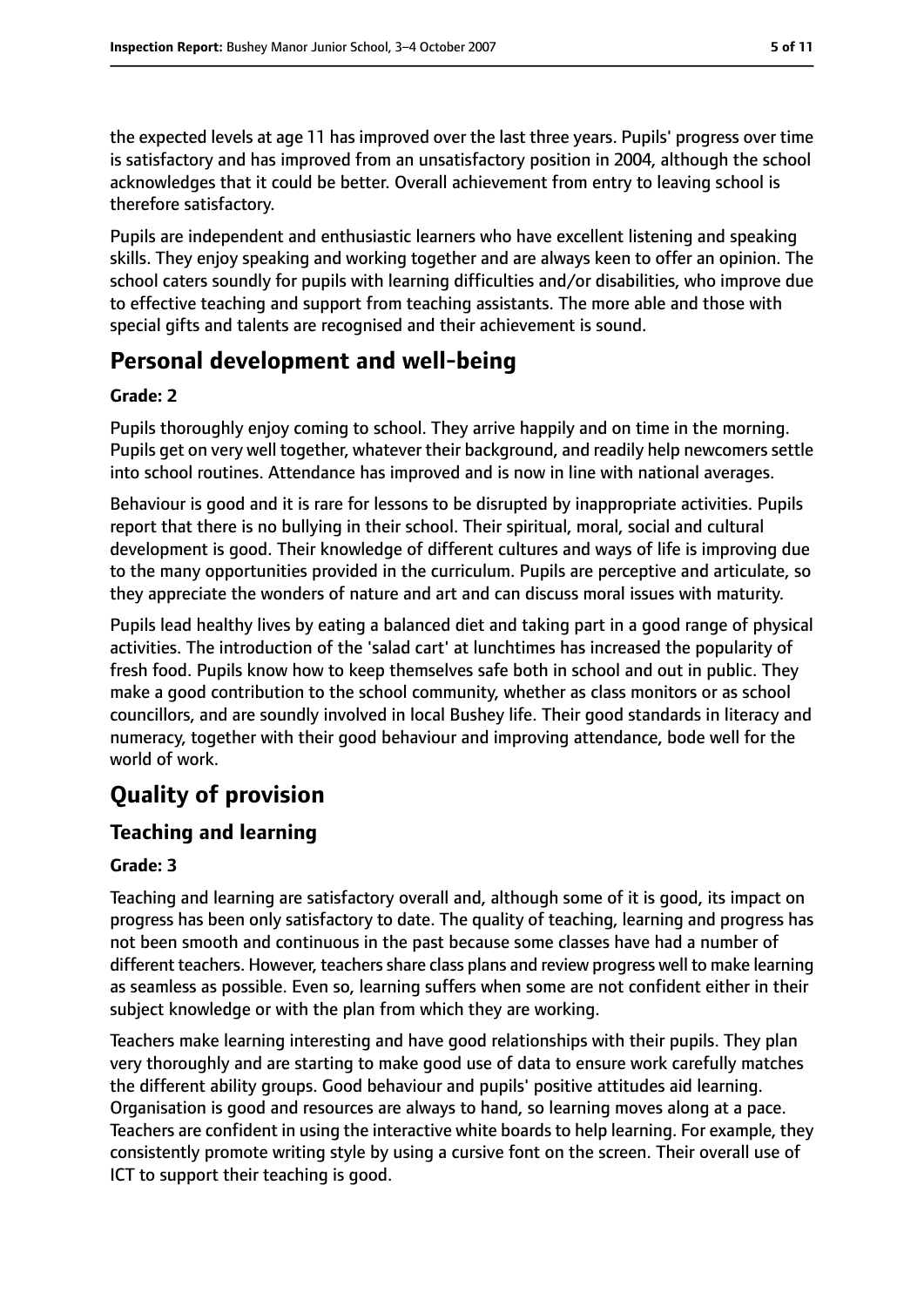Teaching assistants are clear about their role and support pupils well. They are very enthusiastic and keen to support, but on occasions, this can distract the focus away from the class teacher. Marking is of a high quality and helps pupils to improve their work, although the introduction of new targets is not yet understood by some pupils.

#### **Curriculum and other activities**

#### **Grade: 2**

The headteacher says, 'We want to make the curriculum fun', and she has successfully directed the school to do just that. Pupils say that 'Lessons are always interesting!' and that is the reason they like coming to school. Teachers keep parents well informed on school activities for shared support of learning.

The school provides stimulating themed activities such as the Brueghel and multi-cultural weeks, which carefully link literacy and numeracy with art, design technology and appreciation of culture. Personal, social and health education is effective in promoting healthy and safe lives.

Teachers are deployed skilfully to make the most of their strengths in the curriculum. For example, in Year 6, one teacher leads on mathematics and the other on English to bring expertise to the pupils. The curriculum is adapted well to support pupils who need an extra boost to their progress.

Residential journeys, termly trips and interesting visitors positively enhance pupils' experiences. There is a satisfactory range of clubs.

#### **Care, guidance and support**

#### **Grade: 2**

Pupils feel safe and secure whilst in the care of the school. First aid is good and the school has well organised systems to record accidents. However, the school does not automatically follow up pupils who are absent without reason on the first day.

Pastoral care is strong. Vulnerable children are well supported and included in school life to make similar progress to others.

The school has improved systems to provide for pupils with learning difficulties. The special needs team quickly identifies those pupils who are not achieving as well as they should and gives them appropriate support to match their needs. Good links with outside professionals bring extra expertise to improve these pupils' learning.

Teachers set work accurately to challenge different ability groups. Although they use information collected from previous lessons to follow up individual needs, this does not happen consistently. The majority of pupils know what they need to improve their work.

## **Leadership and management**

#### **Grade: 2**

The headteacher is leading the school very well, providing a clear sense of direction that focuses on improving standards and driving up the quality of teaching. Good progress has been made in all areas since the time of the previous inspection, notably in standards and in the quality of the learning environment. The school senior leadership team and subject leaders are playing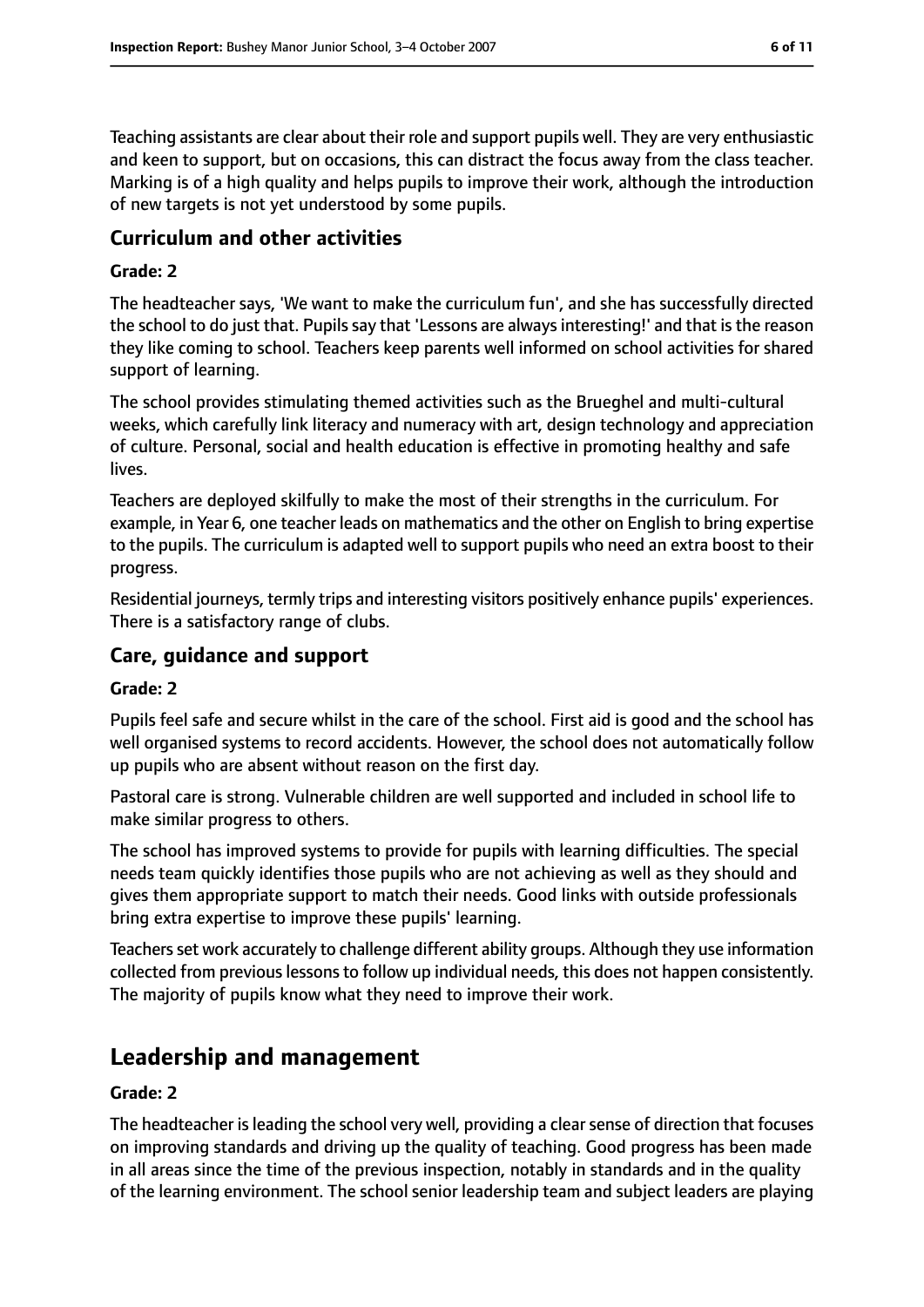their part in this; they understand their role well and are effective. Teaching and learning are evaluated regularly and accurately. Finances have been used well to promote improvement in areas designated as weak, and the school is very successful in acquiring resourcesfrom elsewhere, such as local business and by parents' fund raising, to supplement its budget. This means that smaller than average classes and teaching assistant support are maintained.

Governors have a good understanding of their role and of the school's strengths and weaknesses through reports and their own monitoring, including by being attached to classes. Progress from the time of the last inspection has been good. The school's self-evaluation is also good and is used well to promote improvement. It has been shaped by the input of teachers and governors and the outcomes from it feed directly into the school improvement plan. Consequently, strategic management of the school is good. Everyone knows what needs to be done to improve further and they understand their role in this process. As is often said in the school, 'We are on a journey where we still have some way to go, but we know where we want to get to and know we can achieve it'.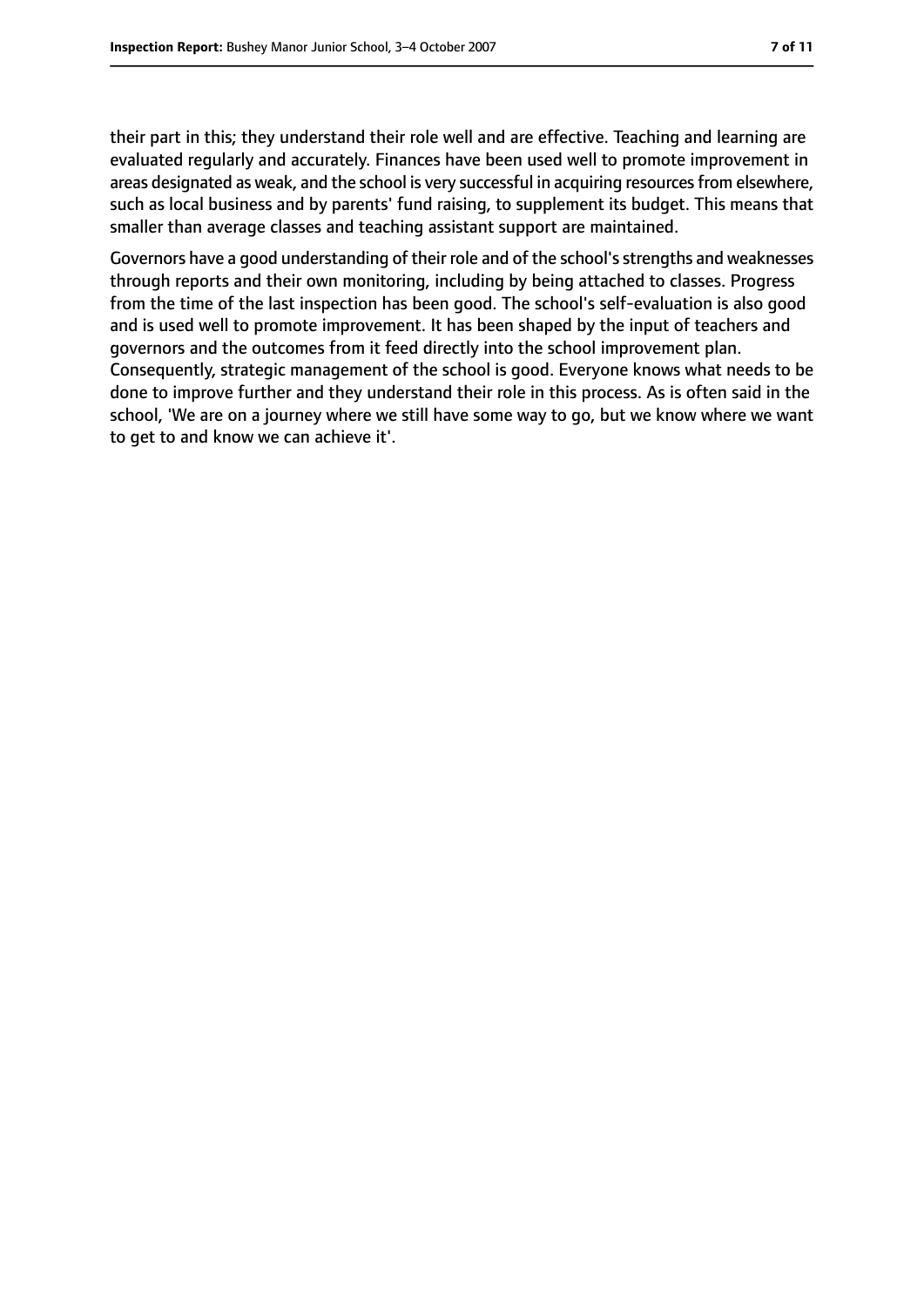**Any complaints about the inspection or the report should be made following the procedures set out in the guidance 'Complaints about school inspection', which is available from Ofsted's website: www.ofsted.gov.uk.**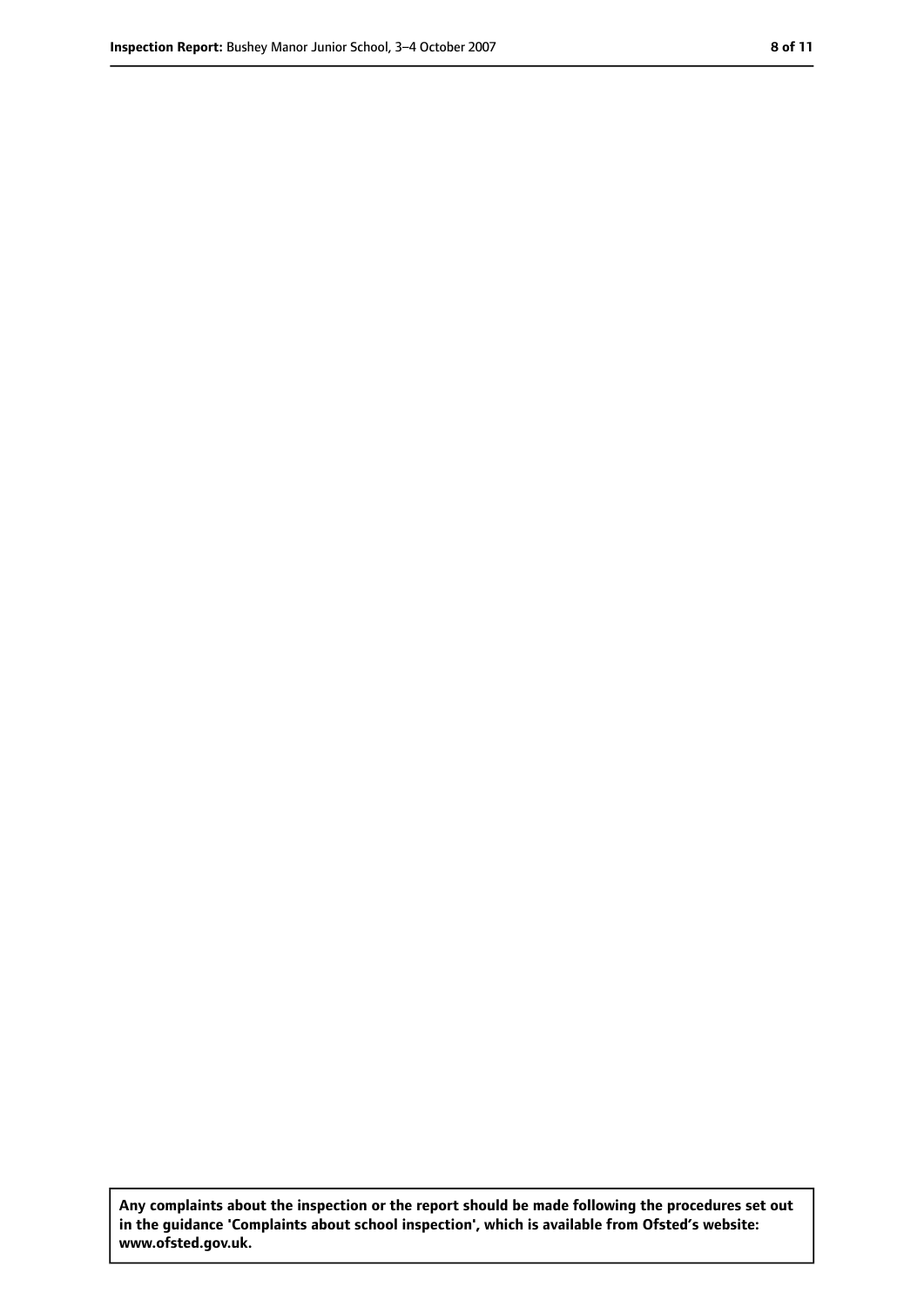#### **Annex A**

# **Inspection judgements**

| $^{\circ}$ Key to judgements: grade 1 is outstanding, grade 2 good, grade 3 satisfactory, and | <b>School</b>  |
|-----------------------------------------------------------------------------------------------|----------------|
| arade 4 inadeguate                                                                            | <b>Overall</b> |

## **Overall effectiveness**

| How effective, efficient and inclusive is the provision of education, integrated<br>care and any extended services in meeting the needs of learners? |     |
|------------------------------------------------------------------------------------------------------------------------------------------------------|-----|
| Effective steps have been taken to promote improvement since the last<br>inspection                                                                  | Yes |
| How well does the school work in partnership with others to promote learners'<br>well-being?                                                         |     |
| The capacity to make any necessary improvements                                                                                                      |     |

### **Achievement and standards**

| How well do learners achieve?                                                                               |  |
|-------------------------------------------------------------------------------------------------------------|--|
| The standards <sup>1</sup> reached by learners                                                              |  |
| How well learners make progress, taking account of any significant variations between<br>groups of learners |  |
| How well learners with learning difficulties and disabilities make progress                                 |  |

## **Personal development and well-being**

| How good is the overall personal development and well-being of the<br>learners?                                  |  |
|------------------------------------------------------------------------------------------------------------------|--|
| The extent of learners' spiritual, moral, social and cultural development                                        |  |
| The extent to which learners adopt healthy lifestyles                                                            |  |
| The extent to which learners adopt safe practices                                                                |  |
| How well learners enjoy their education                                                                          |  |
| The attendance of learners                                                                                       |  |
| The behaviour of learners                                                                                        |  |
| The extent to which learners make a positive contribution to the community                                       |  |
| How well learners develop workplace and other skills that will contribute to<br>their future economic well-being |  |

#### **The quality of provision**

| How effective are teaching and learning in meeting the full range of the<br>learners' needs?          |  |
|-------------------------------------------------------------------------------------------------------|--|
| How well do the curriculum and other activities meet the range of needs<br>and interests of learners? |  |
| How well are learners cared for, guided and supported?                                                |  |

 $^1$  Grade 1 - Exceptionally and consistently high; Grade 2 - Generally above average with none significantly below average; Grade 3 - Broadly average to below average; Grade 4 - Exceptionally low.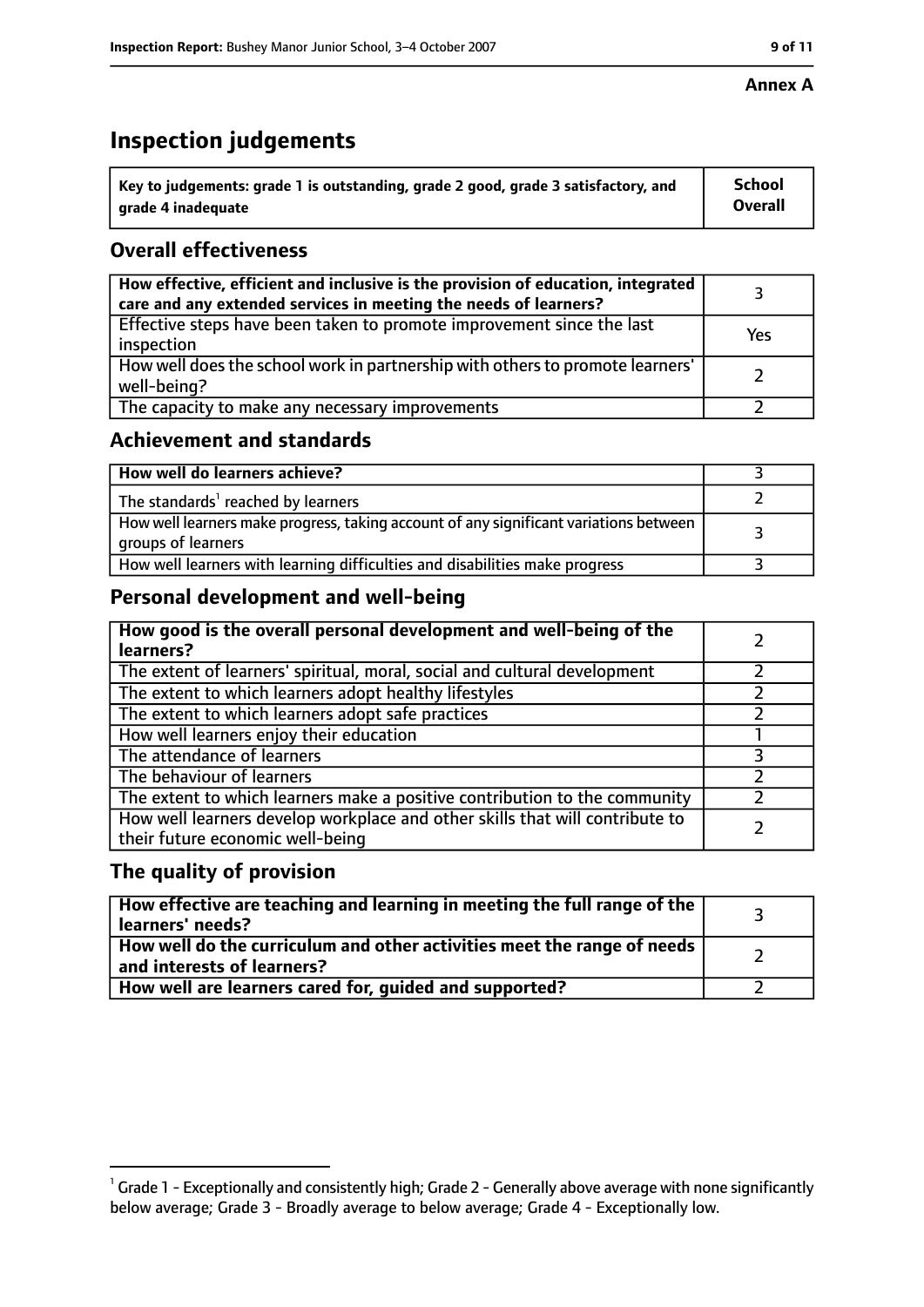# **Leadership and management**

| How effective are leadership and management in raising achievement<br>and supporting all learners?                                              |     |
|-------------------------------------------------------------------------------------------------------------------------------------------------|-----|
| How effectively leaders and managers at all levels set clear direction leading<br>to improvement and promote high quality of care and education |     |
| How effectively leaders and managers use challenging targets to raise standards                                                                 | 3   |
| The effectiveness of the school's self-evaluation                                                                                               |     |
| How well equality of opportunity is promoted and discrimination tackled so<br>that all learners achieve as well as they can                     |     |
| How effectively and efficiently resources, including staff, are deployed to<br>achieve value for money                                          |     |
| The extent to which governors and other supervisory boards discharge their<br>responsibilities                                                  |     |
| Do procedures for safequarding learners meet current government<br>requirements?                                                                | Yes |
| Does this school require special measures?                                                                                                      | No  |
| Does this school require a notice to improve?                                                                                                   | No  |